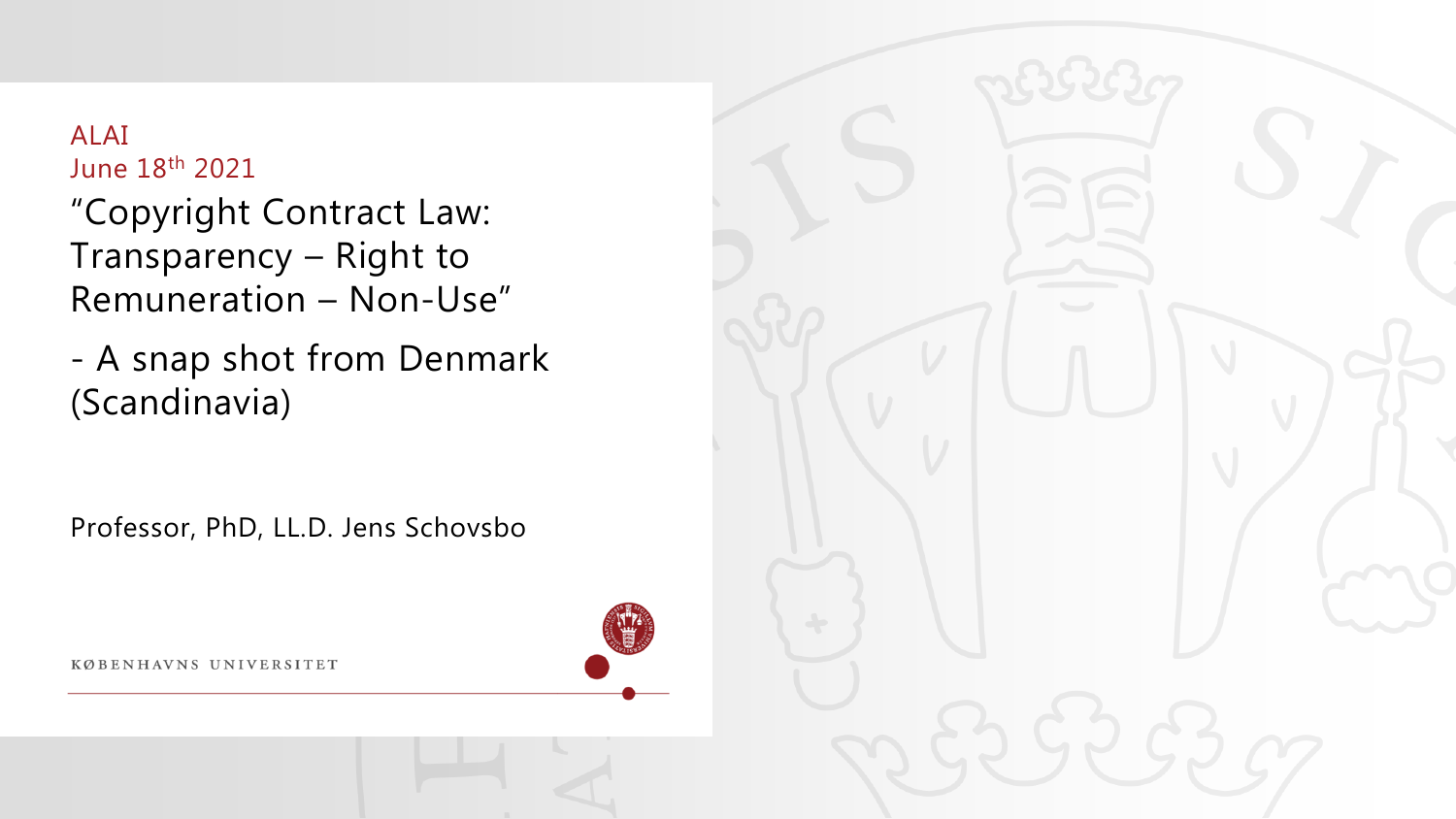### The issues

- Right to reasonable remuneration,
- transparency, and
- non-use
- Proposal to implement DSM Directive Chapter 3 in DK is expected to be put forward in the fall (the other parts are before parliament now)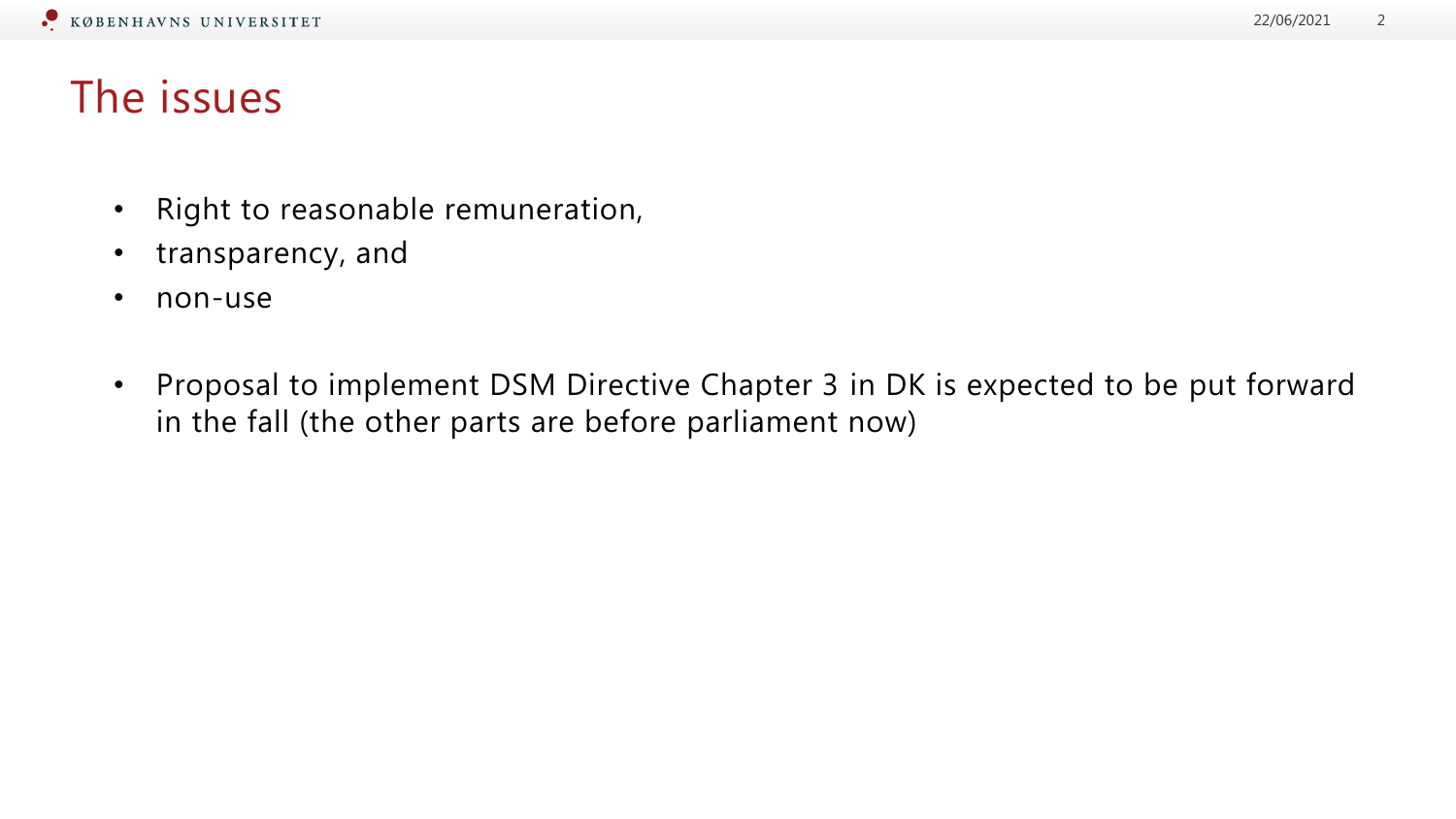# Copyright contracts: Starting points in DK law

- General rules/principles of contract law
	- Freedom of contract
	- Danish Contract Code (CC) § 36 (the so-called "general clause"): courts may modify or set aside a contract in whole or in part, "if it would be unreasonable or at variance with the principles of good faith to enforce it"
	- In dubio contra proferentem, "good faith and fair dealing" (loyalty) etc.
- Danish Copyright Act (CA)
	- Droit moral only transferable for "limited and specific purposes"
	- Chapter 3 on "Assignment of Copyright"
		- § 53(3): Interpretation ("In dubio pro autorem")
		- also § 53(2): The transfer of copies shall not include an assignment of the copyright
		- § 54 (and § 66a): Non-use
		- § 57: Settlement and control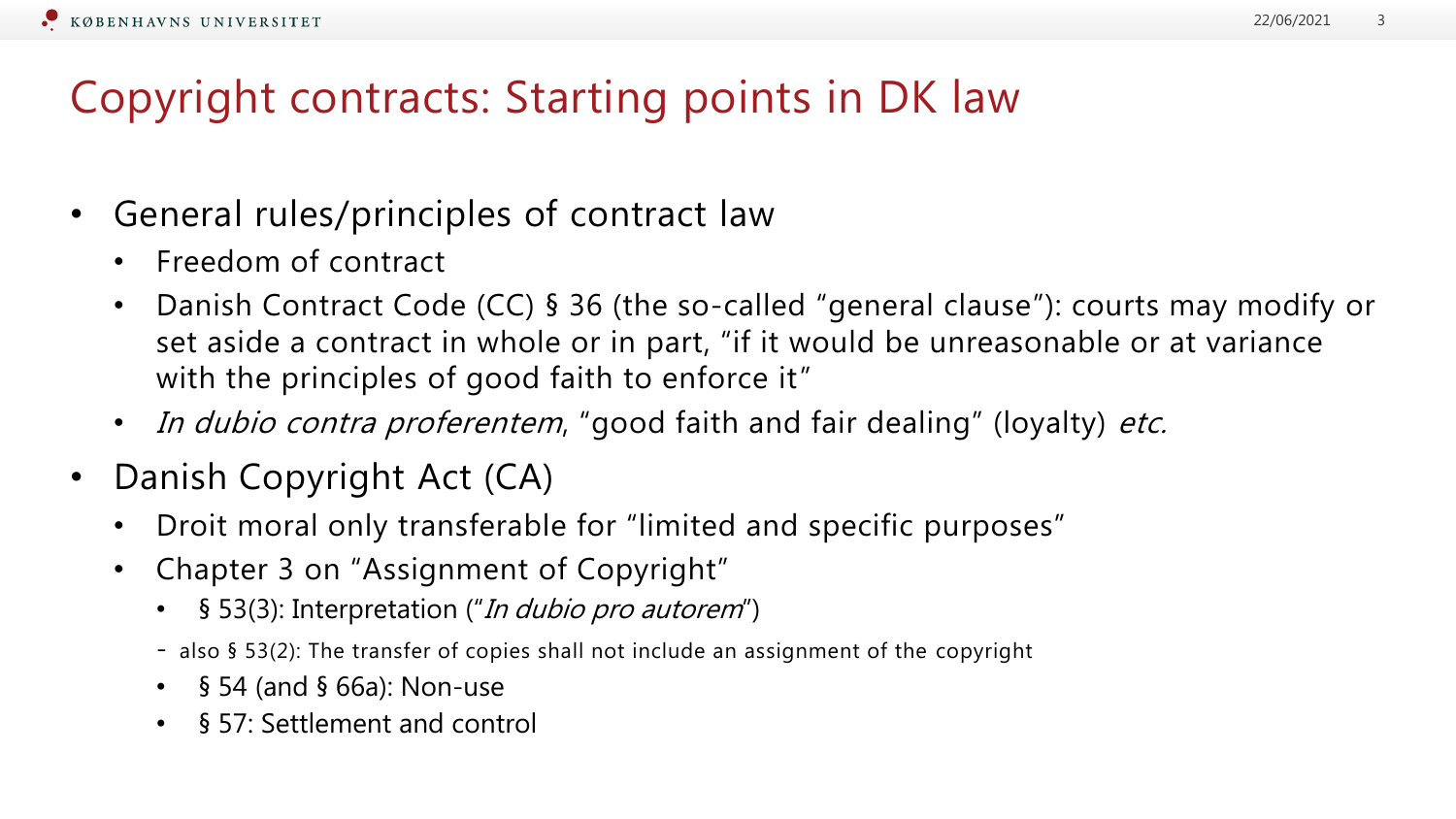# Right to fair remuneration

- No specific rule
- First tier: Interpretation in favour of authors limits extend of transfer
	- $\cdot$  CA § 53

(1) Subject to the limitations following from sections 3 and 38 the copyright holder may wholly or partially assign his rights under this Act. (2) The transfer of copies shall not include an assignment of the copyright.

**(3) Where a right to exploit the work in a specific manner or through specific means has been assigned, the assignment does not give the assignee the right to exploit the work in any other manners or through any other means.**

…

- Second tier: Modification via contract law of unfair contracts
	- CC § 36
		- courts may modify or set aside a contract in whole or in part, "if it would be unreasonable or at variance with the principles of good faith to enforce it"
- Case law
	- Very scarce. Limited reliance on protection via CA § 53. Limited application of CC § 36 in contracts with "commercial" ("non-weak") authors (no "best-seller rule")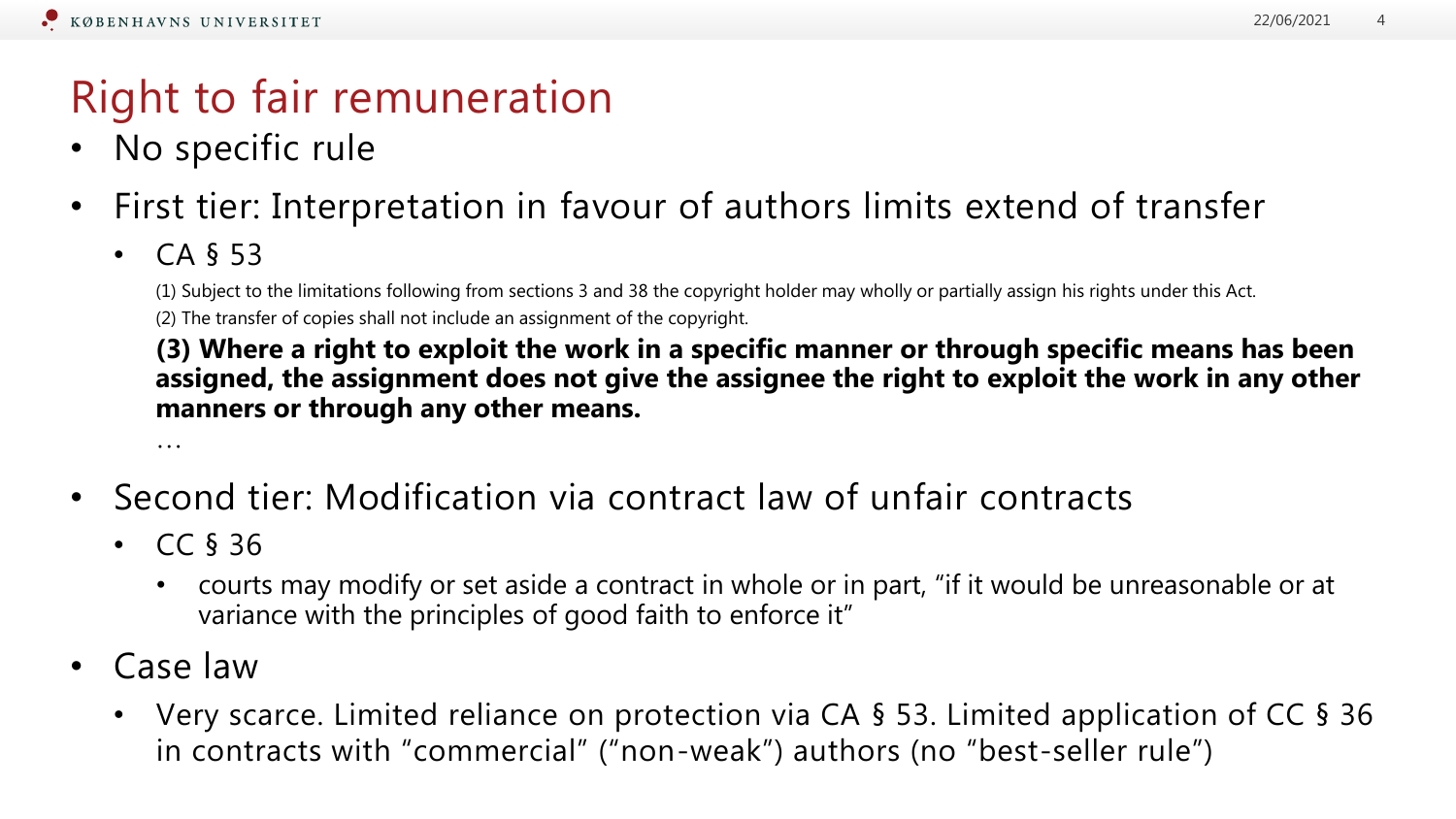### Norway

• § 69. Right to reasonable remuneration for assignment of copyright

When an author outside of consumer contracts has assigned in full or in part the right to use a copyright protected work, the author is entitled to receive reasonable remuneration from the assignor.

[Når en opphaver utenfor forbrukerforhold helt eller delvis overdrar rett til å råde over et åndsverk, har opphaveren krav på rimelig vederlag fra erververen.]

...

The author cannot waive their rights under this paragraph.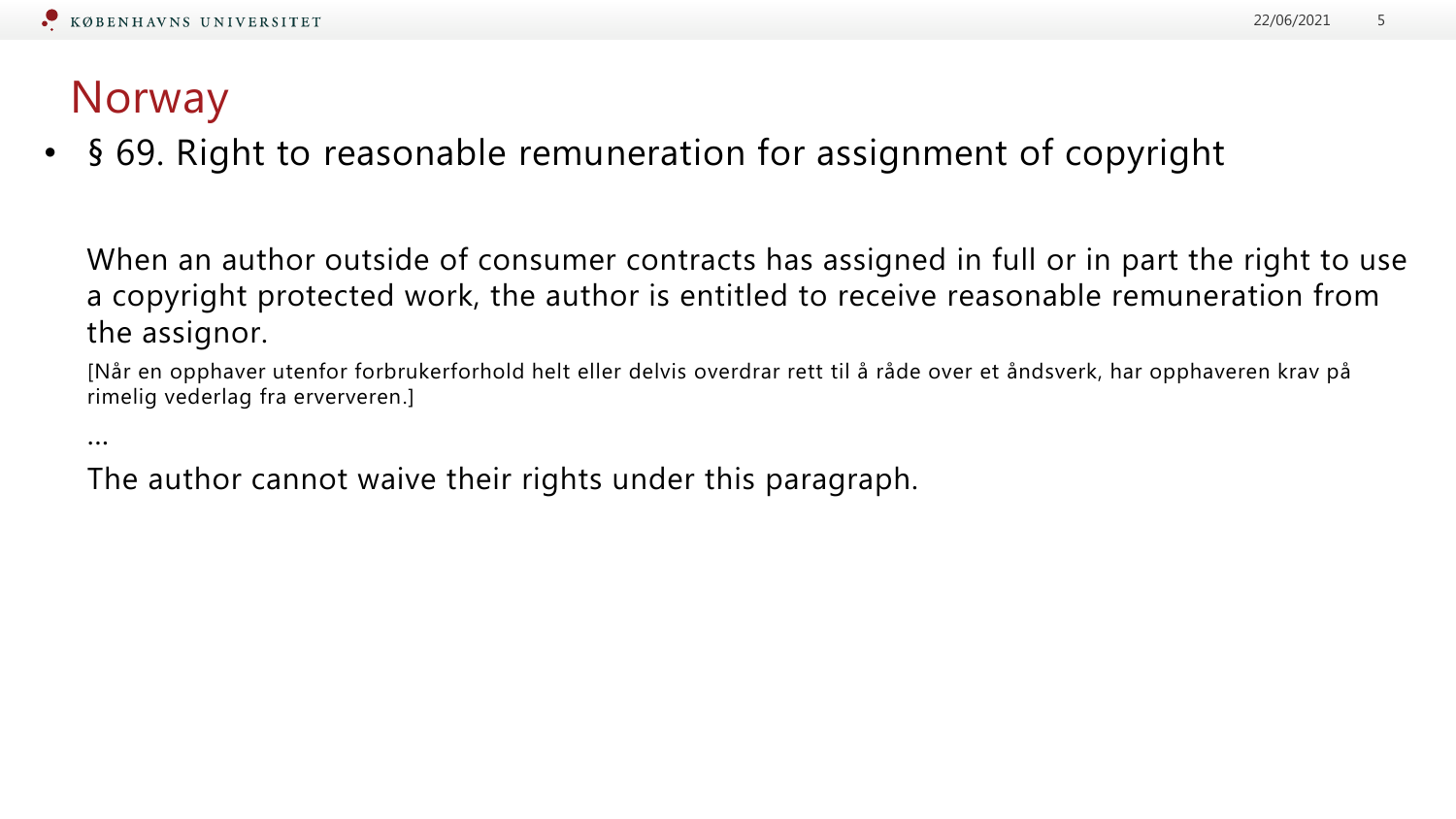# Transparency:

- $§ 57$ 
	- (1) If the author's remuneration depends on the assignee's turnover, sales figures, etc., **the author may demand that settlement is made at least once a year.** The author may likewise demand that the settlement be **accompanied by satisfactory information** on the circumstances forming the basis of the calculation of the remuneration.
	- (2) The author may demand that the accounts, bookkeeping and inventory together with certifications by the party who has exploited the work in connection with the annual settlement according to subsection (1) be made available to a statea-uthorised public accountant or registered accountant appointed by the author. The accountant shall inform the author of the correctness of the settlement and of irregularities, if any. The accountant shall otherwise observe secrecy about all other matters that become known to him in connection with his review.
	- (3) The provisions of subsections (1) and (2) shall not be deviated from to the detriment of the author.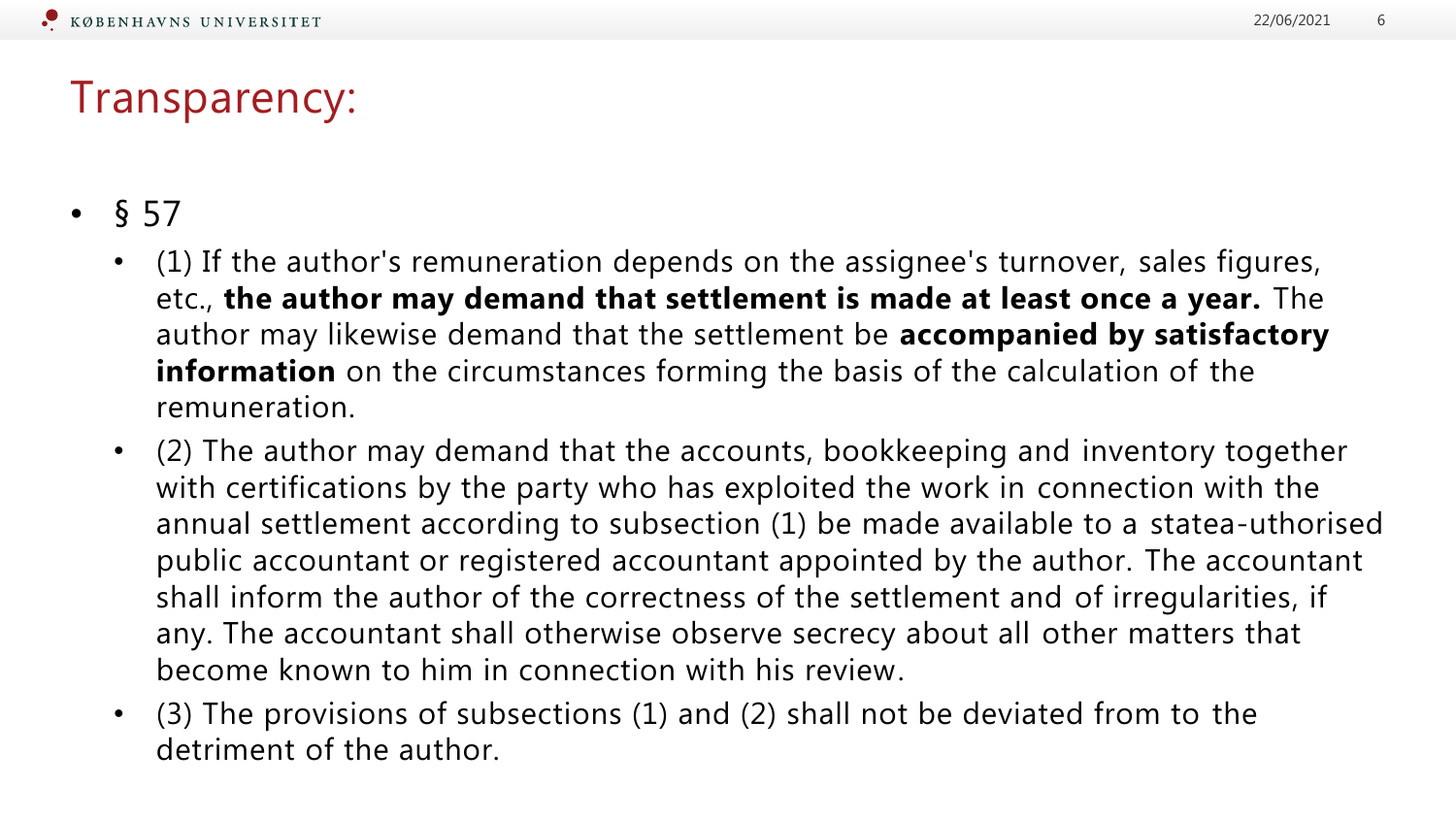#### Non-use

- CA § 54
	- (1) **The assignee shall be under an obligation to exploit the assigned rights**. The author may **cancel the agreement with 6 months notice**, if the assignee has **not exploited the rights within 3 years** after the time where the agreement has been fulfilled on the part of the author. This does not apply when the exploitation is initiated before the expiration of the notice.
	- (2) The provisions of subsection (1) **cannot be derogated from, unless it is a mere change of the outlined time limits**.
- CA § 66 a ("use it or loose it") (Term Directive)
	- (1) **A performing artist** may terminate the agreement pursuant to which the performing artist has transferred or assigned his rights to the sound recording of his performance to a producer of sound recordings when 50 years have passed after the publication of the sound recording or, in the absence of publication, when 50 years have passed after the sound recording was communicated to the public, if the producer does not
		- (i) offer copies of the sound recording for sale to a sufficient extent and
		- (ii) make the sound recording available in such a way that the public acquires access to it at an individually chosen place and time, cf. section 2(4) (i).
		- (2) If the performing artist wishes to terminate the agreement, cf. subsection (1), he shall do so by giving one (1) year's notice.  $\cdots$